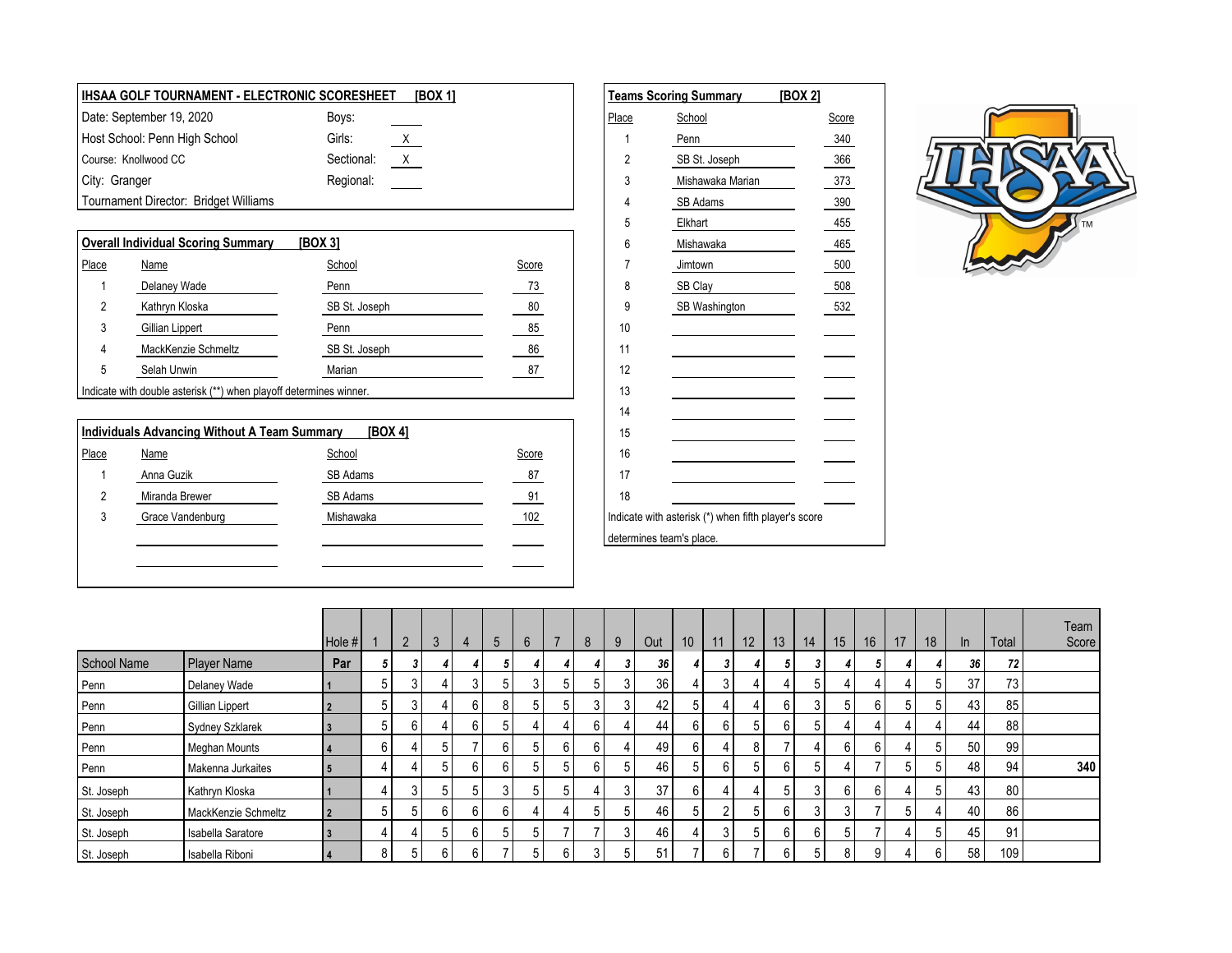| St. Joseph         | Dorothy Crumlish      | $5\phantom{.0}$         | 6              | 3              | 8              | 8              | $\overline{7}$ | 6                | 6              | 5              | 3                | 52     | $\overline{7}$   | 4              | $\overline{7}$ | 9                | 3              | $6\phantom{1}$   | $\overline{7}$   | $\overline{7}$   | 8              | 58           | 110   | 366   |
|--------------------|-----------------------|-------------------------|----------------|----------------|----------------|----------------|----------------|------------------|----------------|----------------|------------------|--------|------------------|----------------|----------------|------------------|----------------|------------------|------------------|------------------|----------------|--------------|-------|-------|
| Marian             | Selah Unwin           |                         | $\overline{4}$ | 3              | 5              | 6              | $\overline{5}$ | $6\phantom{1}$   | $\overline{7}$ | 4              | $\mathfrak{Z}$   | 43     | 5                | $\overline{4}$ | 5              | 6                | 4              | $\overline{5}$   | $6\,$            | $\sqrt{5}$       | 4              | 44           | 87    |       |
| Marian             | Alivia Weisser        | $\overline{2}$          | 6              | 3              | 5              | $\overline{7}$ | $\,6\,$        | 4                | 5              | 4              | $\overline{4}$   | 44     | $\overline{7}$   | 5              | 6              | 6                | 6              | $6\phantom{1}$   | $6\phantom{1}$   | $\overline{4}$   | 5              | 51           | 95    |       |
| Marian             | Madison Hahn          | $\mathbf{3}$            | 6              | 3              | 8              | 5              | 5              | $\boldsymbol{6}$ | 6              | 5              | $\mathsf 3$      | 47     | $\bf 8$          | 5              | 4              | 7                | 5              | 5                | 10               | $\overline{7}$   | $\overline{7}$ | 58           | 105   |       |
| Marian             | Ariana Kujawski       | $\overline{\mathbf{A}}$ | 5              | 4              | 5              | $\overline{7}$ | $\overline{4}$ | 4                | 5              | 6              | $\sqrt{3}$       | 43     | $\overline{4}$   | 3              | 6              | $\overline{7}$   | 3              | 5                | $6\phantom{1}$   | 6                | $\overline{7}$ | 47           | 90    |       |
| Marian             | May Weston            | $5\overline{5}$         | 6              | $\overline{4}$ | 5              | $\overline{7}$ | 8              | 4                | 5              | 5              | $\overline{3}$   | 47     | $6\phantom{a}$   | 4              | 6              | 6                | 6              | 5                | 10               | $\overline{4}$   | $\overline{7}$ | 54           | 101   | 373   |
|                    |                       |                         |                |                |                |                |                |                  |                |                |                  |        |                  |                |                |                  |                |                  |                  |                  |                |              |       |       |
|                    |                       |                         |                |                |                |                |                |                  |                |                |                  |        |                  |                |                |                  |                |                  |                  |                  |                |              |       | Team  |
|                    |                       | Hole #                  |                | $\overline{2}$ | 3              | $\overline{4}$ | 5              | $6\phantom{1}$   | $\overline{7}$ | 8              | 9                | Out    | 10 <sup>°</sup>  | 11             | 12             | 13               | 14             | 15               | 16               | 17               | 18             | In           | Total | Score |
| <b>School Name</b> | <b>Player Name</b>    | Par                     | 5              | 3              | 4              | 4              | 5              | 4                | $\overline{4}$ | 4              | 3                | 36     | 4                | 3              | 4              | 5                | 3              | 4                | 5                | 4                | 4              | 36           | 72    |       |
| SB Adams           | Miranda Brewer        |                         | $\overline{7}$ | 3              | 5              | 5              | $\,6\,$        | 3                | 6              | 5              | $\overline{4}$   | 44     | 5                | $\overline{4}$ | $\mathbf 5$    | $\overline{7}$   | 5              | $\mathbf 5$      | $\overline{7}$   | 4                | 5              | 47           | 91    |       |
| SB Adams           | Anna Guzik            | $\overline{2}$          | $\overline{7}$ | 5              | 5              | 4              | 5              | 5                | $\sqrt{5}$     | 4              | 3                | 43     | $\boldsymbol{6}$ | 4              | 5              | 6                | 4              | 5                | 6                | 4                | 4              | 44           | 87    |       |
| SB Adams           | Marie Swain           | $\mathbf{3}$            | 6              | 3              | 6              | $6\,$          | $\overline{7}$ | 5                | 6              | 6              | $\overline{5}$   | 50     | $\bf 8$          | 5              | 5              | $\overline{7}$   | 4              | 8                | $\overline{7}$   | 5                | 5              | 54           | 104   |       |
| SB Adams           | Lia Gosselin          | $\overline{\mathbf{A}}$ | 6              | 5              | 6              | 6              | $\overline{7}$ | $\overline{7}$   | 5              | $\overline{7}$ | $\overline{5}$   | 54     | $\overline{7}$   | 5              | 6              | $\overline{7}$   | 6              | $\overline{5}$   | $\overline{7}$   | $\overline{7}$   | $\overline{7}$ | 57           | 111   |       |
| SB Adams           | Alexandra Castellanet | $5\overline{)}$         | 6              | $\overline{4}$ | $\overline{5}$ | $\overline{7}$ | $6\phantom{a}$ | 5                | 5              | $\overline{7}$ | $\mathbf{3}$     | 48     | $\bf 8$          | 5              | 8              | 8                | $\overline{4}$ | $\overline{5}$   | $\bf 8$          | $\boldsymbol{6}$ | 8              | 60           | 108   | 390   |
| Elkhart            | Madison Axsom         |                         | 6              | $\sqrt{3}$     | 6              | 8              | $\overline{7}$ | 5                | $\,6\,$        | 5              | $\overline{5}$   | 51     | 8                | $\,6\,$        | $\overline{7}$ | $\boldsymbol{9}$ | 6              | $\sqrt{5}$       | $\boldsymbol{9}$ | $\boldsymbol{6}$ | 6              | 62           | 113   |       |
| Elkhart            | Natalie Wolschlager   | $\overline{2}$          | 6              | 5              | 6              | 5              | $\sqrt{5}$     | $6\phantom{1}$   | $\sqrt{5}$     | 8              | $\overline{5}$   | 51     | $6\phantom{a}$   | 6              | 8              | $10$             | 6              | $\boldsymbol{6}$ | $6\phantom{1}$   | $\sqrt{5}$       | 4              | 57           | 108   |       |
| Elkhart            | Natalie Edmisten      | $\mathbf{3}$            | 6              | 6              | $\overline{7}$ | 8              | $\overline{7}$ | 6                | 5              | $\overline{7}$ | 4                | 56     | 8                | 5              | 6              | 8                | 6              | 8                | 8                | $6\phantom{1}6$  | 6              | 61           | 117   |       |
| Elkhart            | Savannah Crussemeyer  | $\overline{4}$          | 6              | 3              | 7              | $\overline{7}$ | $\overline{7}$ | 6                | $\overline{7}$ | 6              | $\overline{4}$   | 53     | $\overline{7}$   | $\overline{4}$ | 6              | 8                | 6              | 7                | 9                | 8                | 9              | 64           | 117   |       |
|                    |                       | $5\phantom{.0}$         |                |                |                |                |                |                  |                |                |                  | 0      |                  |                |                |                  |                |                  |                  |                  |                | $\mathbf{0}$ | 300   | 455   |
| Mishawaka          | Grace Vandenburg      |                         | 6              | $\sqrt{5}$     | 6              | $\overline{7}$ | $\mathbf 5$    | 5                | 5              | 5              | $\overline{4}$   | 48     | $\boldsymbol{6}$ | 5              | 8              | $\overline{7}$   | 4              | 6                | 6                | $\,6\,$          | 6              | 54           | 102   |       |
| Mishawaka          | <b>Claire Braniff</b> | $\overline{2}$          | 10             | 5              | 6              | 6              | $\overline{7}$ | 5                | $\overline{7}$ | $\overline{7}$ | $\overline{5}$   | 58     | $\overline{7}$   | 6              | 8              | $\overline{7}$   | 4              | $\bf 8$          | 10               | 6                | $\overline{7}$ | 63           | 121   |       |
| Mishawaka          | Sabrina Line          | $\overline{3}$          | $\overline{7}$ | 6              | 6              | 6              | 10             | $\boldsymbol{6}$ | $\sqrt{5}$     | 8              | 4                | 58     | 5                | 6              | 8              | 10               | 5              | $\overline{7}$   | 10               | $\overline{7}$   | 8              | 66           | 124   |       |
| <u>Mishawaka</u>   | <b>Lillian Stone</b>  | $\Delta$                | $\overline{7}$ | 5              | $\overline{7}$ | 8              | $\overline{7}$ | $\overline{7}$   | $\overline{7}$ | 6              | $\overline{4}$   | 58     | 6                | $\overline{5}$ | $\overline{7}$ | 10               | 5              | $\overline{7}$   | 9                | 6                | 5              | 60           | 118   |       |
| Mishawaka          | Kloey Kinnear         | $\overline{5}$          | 8              | $6\phantom{1}$ | 8              | 8              | 9              | 8                | 8              | 8              | $6\phantom{1}$   | 69     | 8                | $6\phantom{1}$ | 8              | 10               | 6              | $\overline{7}$   | $\overline{7}$   | $\overline{7}$   | $\overline{7}$ | 66           | 135   | 465   |
|                    |                       |                         |                |                |                |                |                |                  |                |                |                  |        |                  |                |                |                  |                |                  |                  |                  |                |              |       |       |
|                    |                       |                         |                |                |                |                |                |                  |                |                |                  |        |                  |                |                |                  |                |                  |                  |                  |                |              |       | Team  |
|                    |                       | Hole #                  |                | $\overline{2}$ | $\mathfrak{Z}$ | 4              | 5              | 6                | $\overline{7}$ | $\bf 8$        | 9                | Out    | 10               | 11             | 12             | 13               | 14             | 15               | 16 <sup>1</sup>  | 17               | $18$           | In           | Total | Score |
| School Name        | <b>Player Name</b>    | Par                     | 5              | 3              | 4              | 4              | 5              | 4                | 4              | 4              | 3                | 36     | 4                | 3              | 4              | 5                | 3              | 4                | 5                | 4                | 4              | 36           | 72    |       |
| SB Clay            | Nova Schmitt-Gonzalez |                         | 6              | $\overline{4}$ | 8              | 6              | 7              | $\overline{7}$   | $\overline{4}$ | 8              | $\sqrt{5}$       | $55\,$ | $\overline{7}$   | 6              | $\overline{7}$ | 10               | $\sqrt{5}$     | 6                | $\overline{7}$   | $\sqrt{5}$       | 6              | 59           | 114   |       |
| SB Clay            | Emma Belke            | $\overline{2}$          | 6              | $\sqrt{5}$     | $\bf 8$        | $\overline{7}$ | $\overline{7}$ | $\bf 8$          | $\bf 8$        | 8              | 4                | 61     | $\overline{7}$   | $\sqrt{5}$     | $\overline{7}$ | $\boldsymbol{9}$ | 6              | $\overline{7}$   | $\bf 8$          | $\overline{7}$   | $\overline{7}$ | 63           | 124   |       |
| SB Clay            | Lydia Talcott         | $\overline{3}$          | $\overline{7}$ | 6              | $\overline{7}$ | 8              | 10             | $\overline{7}$   | 8              | 8              | $\mathfrak{z}$   | 64     | 8                | 6              | 8              | $10$             | 6              | $\bf 8$          | 10               | $\bf 8$          | $\overline{7}$ | 71           | 135   |       |
| SB Clay            | Laura Wegnerowski     | $\overline{\mathbf{A}}$ | 8              | 6              | 8              | 8              | $\bf 8$        | $\overline{7}$   | 8              | $\overline{7}$ | $\boldsymbol{6}$ | 66     | 8                | 6              | 8              | $\overline{7}$   | 6              | $\bf 8$          | 10               | $\bf 8$          | 8              | 69           | 135   |       |
| SB Clay            | Jasmine Daly          | $5\phantom{.0}$         | 10             | 6              | 8              | 8              | 10             | 8                | 8              | 8              | $6\phantom{1}$   | $72\,$ | $\bf 8$          | 6              | 8              | $10$             | 6              | 8                | 10               | 8                | 8              | 72           | 144   | 508   |
| Jimtown            | Hannah Skibbe         |                         | $\overline{7}$ | 4              | $\overline{7}$ | 6              | $\overline{7}$ | $\overline{7}$   | 5              | 8              | 6                | 57     | 8                | 6              | 8              | $\overline{7}$   | 6              | 8                | 10               | 4                | 8              | 65           | 122   |       |
| Jimtown            | Elizabeth Sigler      | $\overline{2}$          | 8              | 6              | 8              | 8              | 10             | 6                | $\overline{7}$ | 8              | 6                | 67     | $\overline{7}$   | 6              | 8              | 9                | 6              | 8                | 10               | 8                | 8              | 70           | 137   |       |
|                    |                       |                         |                |                |                |                |                |                  |                |                |                  |        |                  |                |                |                  |                |                  |                  |                  |                |              |       |       |